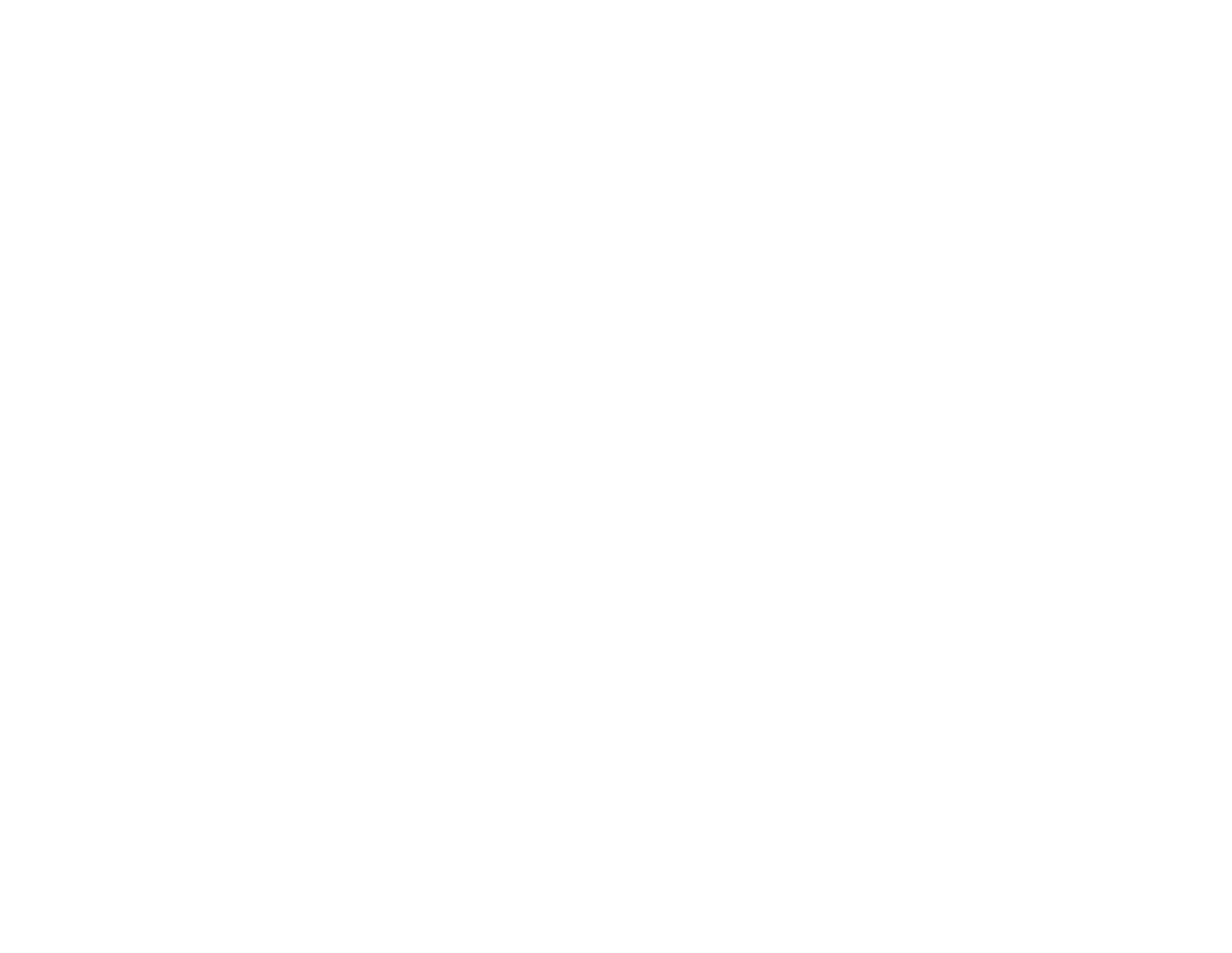*Let five people meet who are resolved to the lightning of action rather than the agony of survival—from that moment, despair ends and tactics begin.*

This guide is adapted from an earlier version that appeared in our book Recipes for Disaster: An Anarchist Cookbook.

Turbulent times are upon us. Already, blockades, demonstrations, riots, and clashes are occuring regularly. It's past time to be organizing for the upheavals that are on the way.

But getting organized doesn't mean joining a pre-existing institution and taking orders. It shouldn't mean forfeiting your agency and intelligence to become a cog in a machine. From an anarchist perspective, organizational structure should maximize both freedom and voluntary coordination at every level of scale, from the smallest group up to society as a whole.

You and your friends already constitute an affinity group, the essential building block of this model. An affinity group is a circle of friends who understand themselves as an autonomous political force. The idea is that people who already know and trust each other should work together to respond immediately, intelligently, and flexibly to emerging situations.

This leaderless format has proven effective for guerrilla activities of all kinds, as well as what the RAND Corporation calls "swarming" tactics in which many unpredictable autonomous groups overwhelm a centralized adversary. You should go to every demonstration in an affinity group, with a shared sense of your goals and capabilities. If you are in an affinity group that has experience taking action together, you will be much better prepared to deal with emergencies and make the most of unexpected opportunities.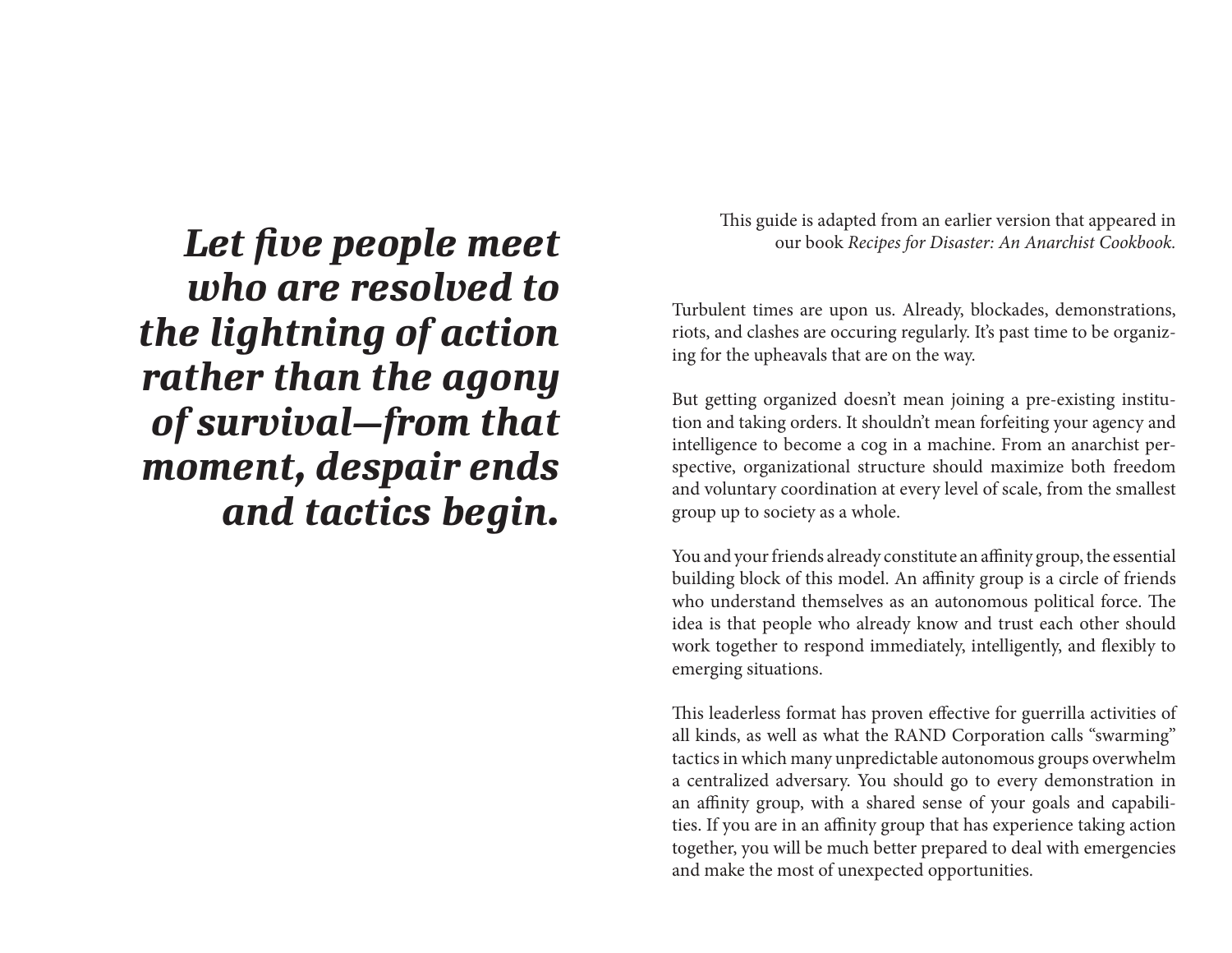## Affinity Groups are Powerful

Relative to their small size, affinity groups can achieve a disproportionately powerful impact. In contrast to traditional top-down structures, they are free to adapt to any situation, they need not pass their decisions through a complicated process of ratification, and all the participants can act and react instantly without waiting for orders yet with a clear idea of what to expect from one another. The mutual admiration and inspiration on which they are founded make them very difficult to demoralize. In stark contrast to capitalist, fascist, and socialist structures, they function without any need of hierarchy or coercion. Participating in an affinity group can be fulfilling and fun as well as effective.

Most important of all, affinity groups are motivated by shared desire and loyalty, rather than profit, duty, or any other compensation or abstraction. Small wonder whole squads of riot police have been held at bay by affinity groups armed with only the tear gas canisters shot at them.

## The Affinity Group is a Flexible Model

Some affinity groups are formal and immersive: the participants live together, sharing everything in common. But an affinity group need not be a permanent arrangement. It can serve as a structure of convenience, assembled from the pool of interested and trusted people for the duration of a given project.

A particular team can act together over and over as an affinity group, but the members can also break up into smaller affinity groups, participate in other affinity groups, or act outside the affinity group structure. Freedom to associate and organize as each person sees fit is a fundamental anarchist principle; this promotes redundancy, so no one person or group is essential to the functioning of the whole, and different groups can reconfigure as needed. The affinity group is a flexible model.

committed people can change the world," Margaret Mead wrote: "it's the only thing that ever has." She was referring, whether she knew it or not, to affinity groups. If every individual in every action against the state and status quo participated as part of a tight-knit, dedicated affinity group, the revolution would be accomplished in a few short years.

An affinity group could be a sewing circle or a bicycle maintenance collective; it could come together for the purpose of providing a meal at an occupation or forcing a multinational corporation out of business through a carefully orchestrated program of sabotage. Affinity groups have planted and defended community gardens, built and occupied and burned down buildings, organized neighborhood childcare programs and wildcat strikes; individual affinity groups routinely initiate revolutions in the visual arts and popular music. Your favorite band was an affinity group. An affinity group invented the airplane. Another one maintains this website.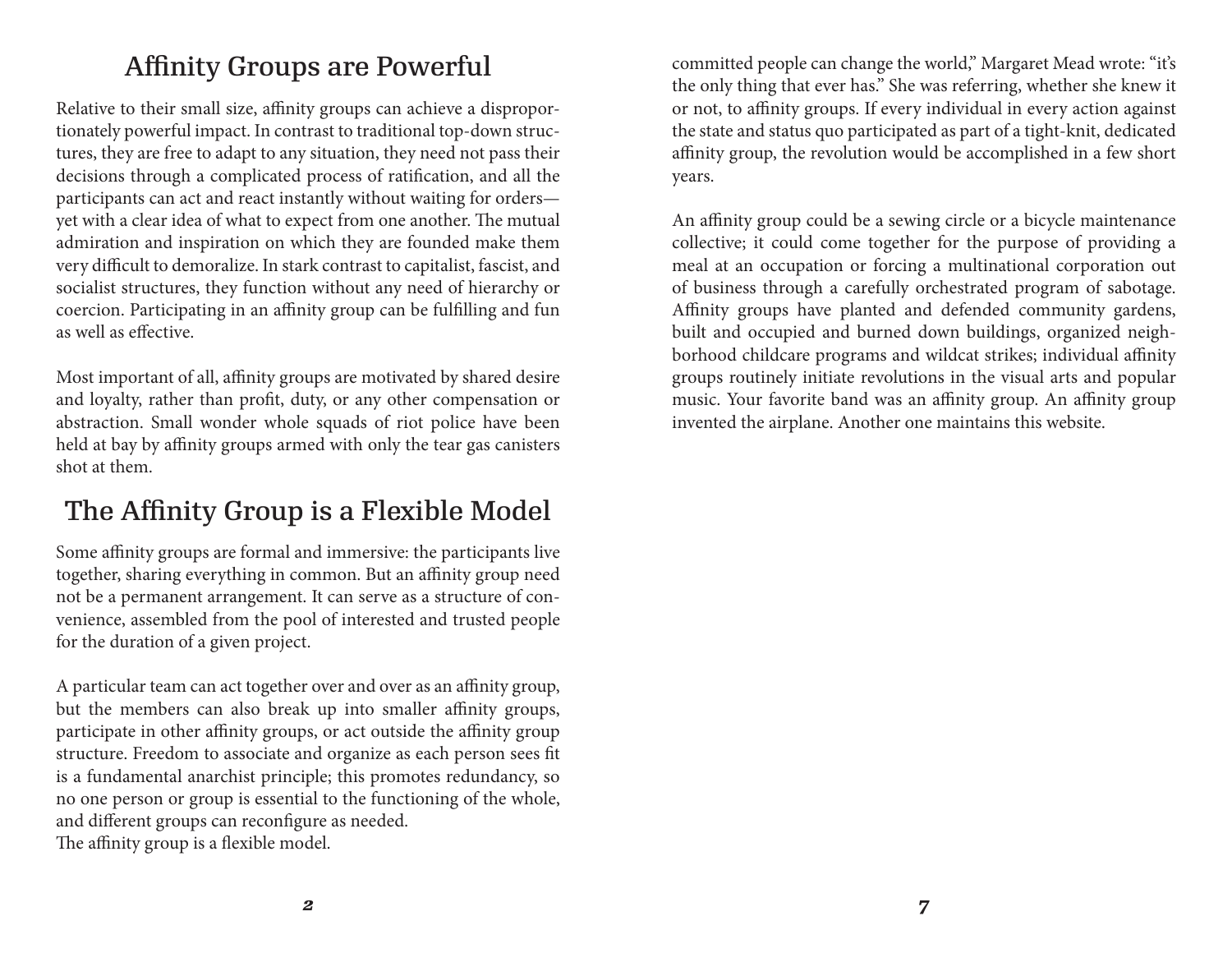intentions. Spokescouncils rarely produce seamless unanimity, but they can apprise the participants of the various desires and perspectives that are at play. The independence and spontaneity that decentralization provides are usually our greatest advantages in combat with a better equipped adversary.

## Bottomlining

For affinity groups and larger structures based on consensus and cooperation to function, it is essential that everyone involved be able to rely on each other to come through on commitments. When a plan is agreed upon, each individual in a group and each group in a cluster should choose one or more critical aspects of the preparation and execution of the plan and offer to bottomline them. Bottomlining the supplying of a resource or the completion of a project means guaranteeing that it will be accomplished somehow, no matter what. If you're operating the legal hotline for your group during a demonstration, you owe it to them to handle it even if you get sick; if your group promises to provide the banners for an action, make sure they're ready, even if that means staying up all night the night before because the rest of your affinity group couldn't show up. Over time, you'll learn how to handle crises and who you can count on in them—just as others will learn how much they can count on you.

#### Go Into Action

Stop wondering what's going to happen, or why nothing's happening. Get together with your friends and start deciding what will happen. Don't go through life in passive spectator mode, waiting to be told what to do. Get in the habit of discussing what you want to see happen—and making those ideas reality.

Without a structure that encourages ideas to flow into action, without comrades with whom to brainstorm and barnstorm and build up momentum, you are likely to be paralyzed, cut off from much of your own potential; with them, your potential can be multiplied by ten, or ten thousand. "Never doubt that a small group of thoughtful,

## Pick the Scale That's Right for You

An affinity group can range from two to perhaps as many as fifteen individuals, depending on your goals. However, no group should be so numerous that an informal conversation about pressing matters is impossible. You can always split up into two or more groups if need be. In actions that require driving, the easiest system is often to have one affinity group to each vehicle.

## Get to Know Each Other Intimately

Learn each other's strengths and vulnerabilities and backgrounds, so you know what you can count on each other for. Discuss your analyses of each situation you are entering and what is worth accomplishing in it—identify where they match, where they are complentary, and where they differ, so you'll be ready to make split-second decisions.

One way to develop political intimacy is to read and discuss texts together, but nothing beats on-the-ground experience. Start out slow so you don't overextend. Once you've established a common language and healthy internal dynamics, you're ready to identify the objectives you want to accomplish, prepare a plan, and go into action.

## Decide Your Appropriate Level of **Security**

Affinity groups are resistant to infiltration because all members share history and intimacy with each other, and no one outside the group need be informed of their plans or activities.

Once assembled, an affinity group should establish a shared set of security practices and stick to them. In some cases, you can afford to be public and transparent about your activities. in other cases, whatever goes on within the group should never be spoken of outside it, even after all its activities are long completed. In some cases, no one except the participants in the group should know that it exists at all.